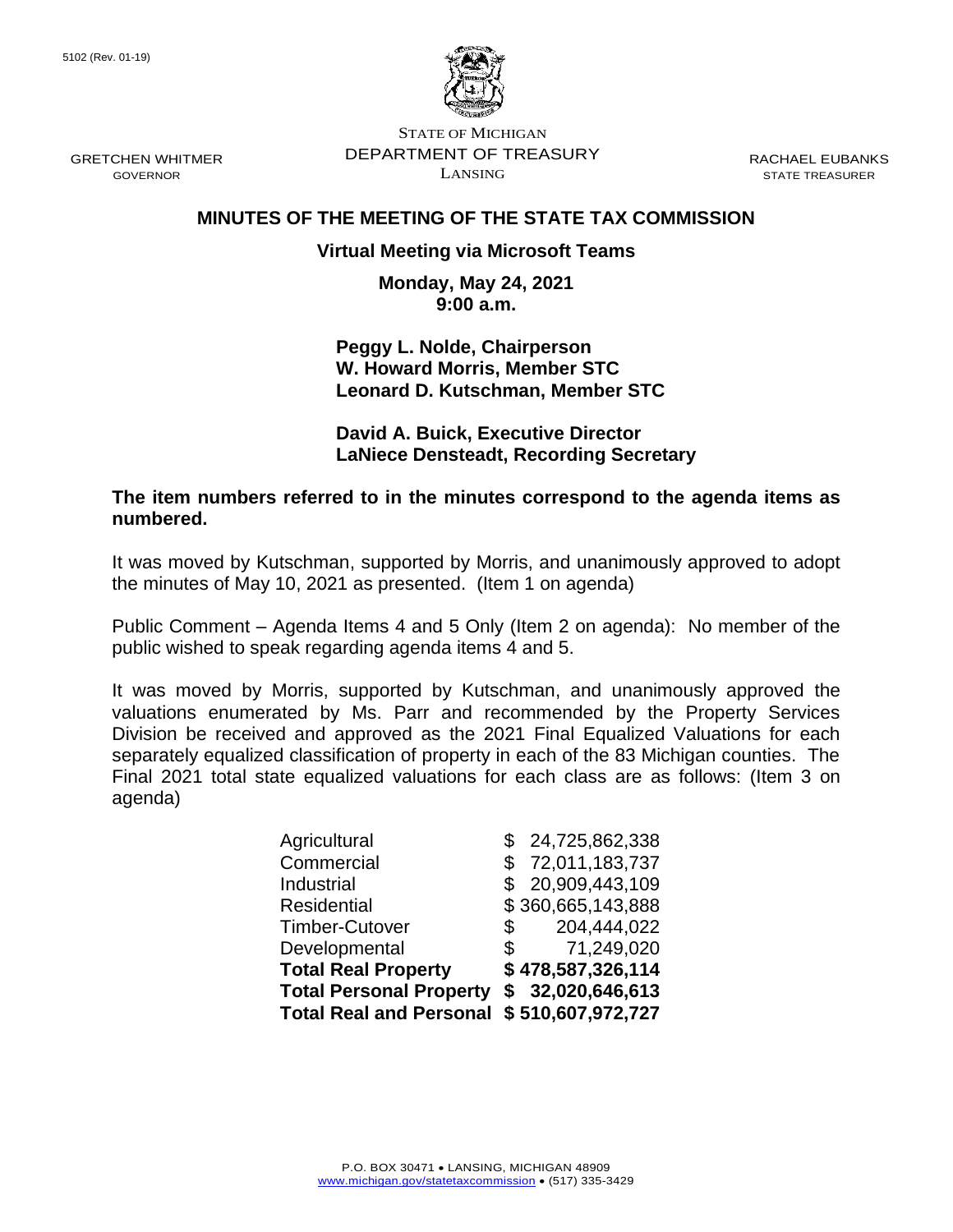It was moved by Morris, supported by Kutschman, and unanimously approved to acknowledge those local units who have received a perfect score on the Audit of Minimum Assessing Requirements (AMAR) Review by providing a Certificate of Achievement to the following: (Item 4 on agenda)

## **Baraga County**

L'Anse Township Spurr Township

## **Houghton County**

Franklin Township Laird Township

## **Ionia County**

Campbell Township **Danby Township** Keene Township **Lyons Township** Ronald Township Sebewa Township

# **Leelanau County**

Bingham Township Elmwood Township Glen Arbor Township Kasson Township Solon Township

## **Livingston County**

City of Brighton City of Howell Hartland Township Howell Township **Iosco Township Marion Township** Oceola Township Tyrone Township Unadilla Township

#### **Mackinac County**

Brevort Township Clark Township Moran Township

# **Menominee County**

Gourley Township **Holmes Township** 

# **Missaukee County**

City of Lake City Aetna Township Forest Township West Branch Township

Arvon Township Covington Township

Osceola Township **Portage Township** Quincy Township Torch Lake Township

Brighton Township Cohoctah Township

Garfield Township Marquette Township

City of Menominee City of Stephenson Daggett Township Faithorn Township Lake Township **Menominee Township** Meyer Township Stephenson Township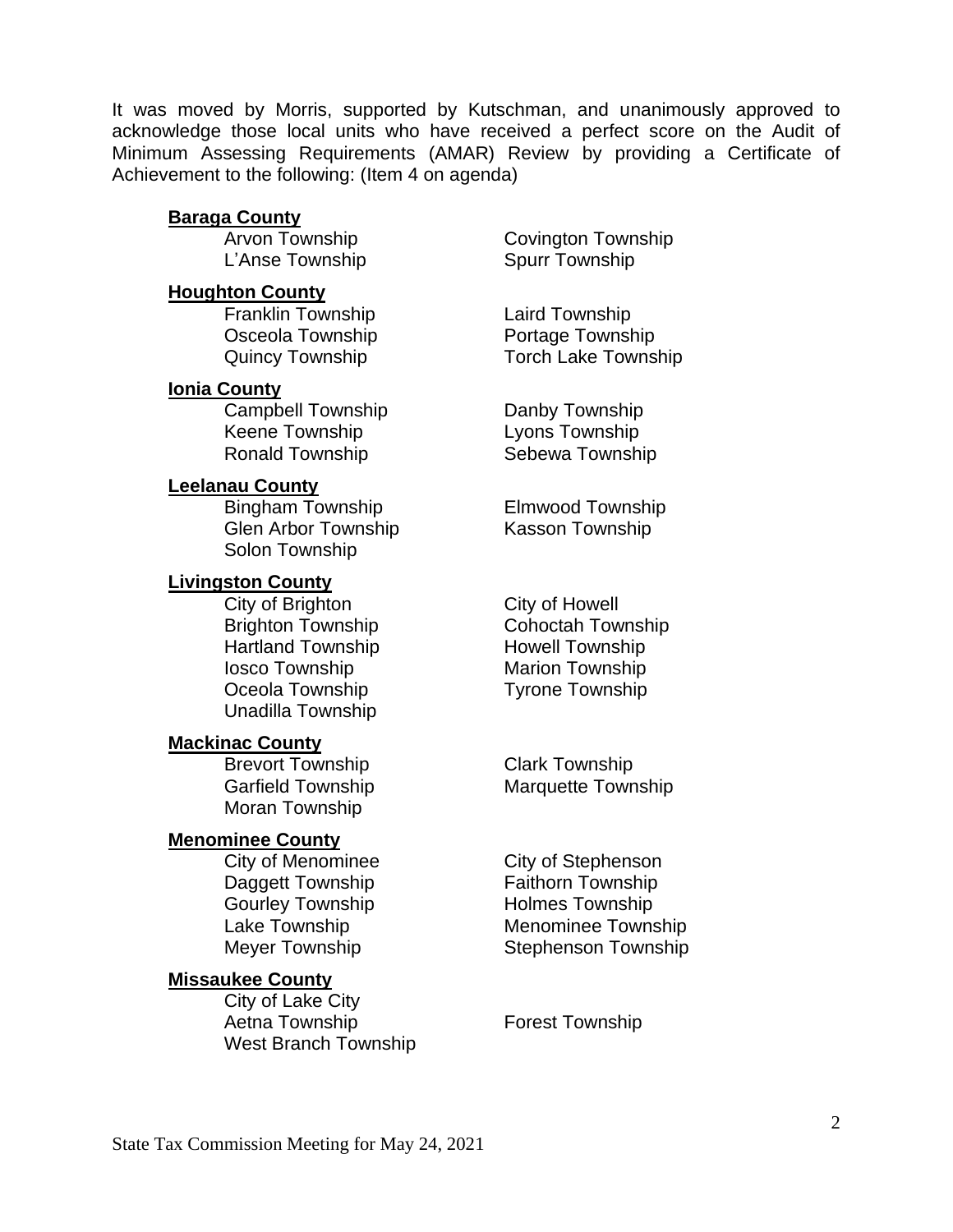#### **Muskegon County**

City of Whitehall Dalton Township **Egelston Township** Fruitland Township Fruitport Township Holton Township Montague Township Moorland Township Sullivan Township White River Township Whitehall Township

#### **Ontonagon County**

Greenland Township Haight Township Rockland Township **Stannard Township** 

#### **Ottawa County**

City of Grand Haven Blendon Township Chester Township Crockery Township Robinson Township

## **Wexford County**

City of Cadillac City of Manton Antioch Township Cedar Creek Township Cherry Grove Township Clam Lake Township Colfax Township Greenwood Township Hanover Township Haring Township Liberty Township Slagle Township Springville Township Wexford Township

City of Muskegon City of North Muskegon City of Norton Shores City of Roosevelt Park

Casnovia Township Cedar Creek Township

Bergland Township Carp Lake Township McMillan Township Ontonagon Township

It was moved by Morris, supported by Kutschman, and unanimously approved all recommendations made by staff regarding the interlocal agreements from sixty-eight (68) counties that demonstrate the proposed Designated Assessor can ensure that the local units within these counties can achieve and maintain substantial compliance with the General Property Tax Act in the event the Designated Assessor provisions within Public Act 660 of 2018 become necessary. [\(Approved Counties Link\)](https://www.michigan.gov/documents/treasury/Designated_Assessor_Proposed_List_726245_7.pdf) The Commission received notice the following eleven (11) counties have not yet filed *Form 5697 – State Tax Commission Petition for Approval of County Designated Assessor*: Barry, Bay, Benzie, Houghton, Huron, Lenawee, Ogemaw, Ontonagon, Saginaw, Washtenaw and Wayne Counties. The Commission also approved to require the following three counties supply further information to meet requirements approved by the Commission on June 9, 2020 for consideration of approval: Alger, Missaukee and Otsego Counties. The Commission additionally denied the proposed Designated Assessor for Lake County based on the qualifications of the proposed assessor. (Item 5 on agenda)